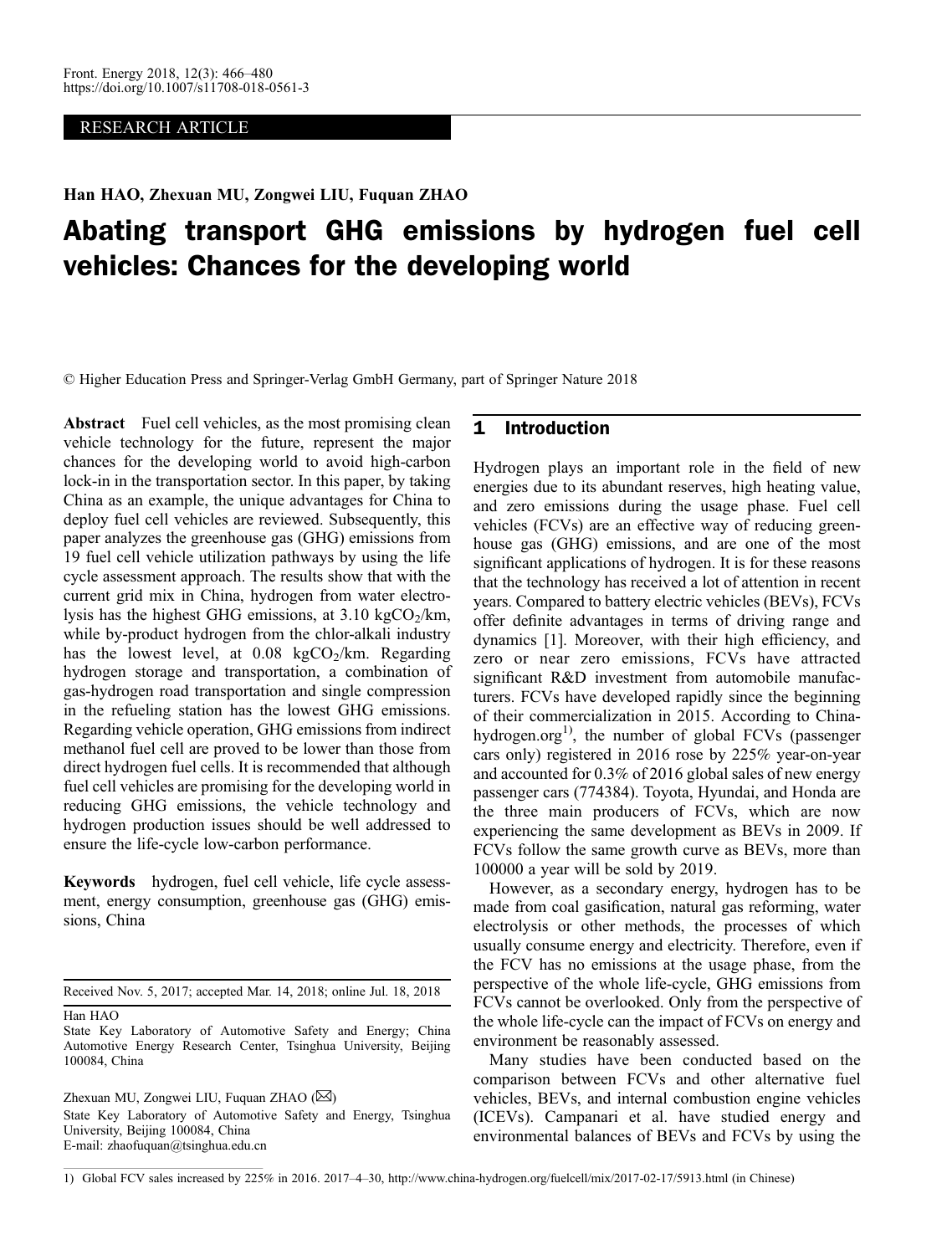well-to-wheel (WTW) methodology, applied to ECE-EUDC driving cycle simulations. They have concluded that a BEV only achieves its best results for a very limited driving range, while FCVs are better for extended driving ranges where the battery becomes too heavy [[2](#page-13-0)]. Schafer and other researchers have projected energy use and GHG emissions from different FCV configurations and compared these values to the projected characteristics of similarly sized and performing gasoline and diesel fueled automobiles throughout life cycle, suggesting that for the next 20 or more years, new internal combustion engine (ICE) hybrid drive train vehicles can achieve similar levels of reduction in energy use and GHG emissions compared to hydrogen FC vehicles, assuming that the hydrogen is derived from natural gas [[3](#page-13-0)]. Ekdunge and Raberg have analyzed the energy consumption and emissions of FCVs running on different primary fuels, and compared fuel cells with ICEs, finding that in global terms, the ICE consumes less energy whereas the FCV has a lower emissions level [\[4](#page-13-0)].

A number of academics have conducted some very helpful research into FCVs. Wang from ANL has evaluated the WTW energy and emissions effects of FCVs using the GREET model. The results show that different fuel-cell fuels can have significantly different energy and greenhouse gas emissions [\[5\]](#page-13-0). Some studies focus on a certain part of the life cycle of a FCV. Paster et al. have examined five different hydrogen vehicle storage technologies on a WTW basis by evaluating cost, energy efficiency, greenhouse gas (GHG) emissions, and performance, finding that only the CcH2 (cryo-compresses liquid hydrogen) system can meet the critical 2015 volumetric efficiency target of the Department of Energy (DOE) and achieve an ideal driving range [\[6](#page-13-0)].

At present, mass applications of fuel cell technology have not yet started, so many studies conducted to predict the impact of FCV on the energy and environment are based on future scenarios. Felgenhauer et al. have conducted an integrated analysis of a community energy system in various electric vehicle penetration scenarios in the US and Germany, and their findings show that while both BEVs and FCVs can modestly reduce the overall carbon dioxide emissions of the community, the FCV carries higher overall costs, primarily due to the hydrogen generation infrastructure [[7,](#page-13-0)[8\]](#page-14-0). Offer et al. have qualitatively compared BEVs to hydrogen FCVs and hydrogen fuel cell plug-in hybrid vehicles (FCHEV) based on technologies and infrastructural requirements, and conducted a quantitative comparison based on a 2030 scenario of lifecycle costs of the powertrain. The analysis shows that, by 2030, FCVs could achieve lifecycle cost parity with conventional gasoline vehicles. However, both the BEV and FCHEV have significantly lower lifecycle costs, so BEVs are a more cost-efficient choice for reducing  $CO<sub>2</sub>$ emissions [\[9](#page-14-0)].

Most FCV application scenarios are based on the foreign technology background. Wagner and Eckl [[10\]](#page-14-0), Ahmadi and Kjeang [[11\]](#page-14-0), and Winter and Weidner [\[12\]](#page-14-0) have respectively analyzed the life cycle of FCVs in Germany, Canada, North America, and other countries in Europe. However, FCVs have begun to receive increasing attention in China in recent years. Han et al. have predicted that it will be around 2030 when FCVs really become a household name and the total cost of the FCV reaches the same level of the combustion engine based on the popularity and tendency of such cars with international standards of technology [[13](#page-14-0)]. Zhang et al. have proposed a group of factors that may affect customer preferences for FCVs by using a fishbone diagram, field survey, and workshop discussions, and prioritizing them through fuzzy AHP and Pareto analysis. The results indicate that fuel availability, vehicle performance, and economic costs are the most important factors in affecting customer attitudes toward FCVs [[14](#page-14-0)]. Xu et al., from Harbin Institute of Technology, have analyzed a near-term strategy to introduce FCVs and hydrogen stations in Shenzhen, China [[15](#page-14-0)]. Furthermore, some researchers have assessed FCVs in China from the life cycle perspective. Wang et al., from the State Key Laboratory of Engines at Tianjin University, have assessed ICEVs, EVs, and FCVs through a life cycle analysis in terms of energy consumption, carbon emissions,  $PM_{2.5}$  and well-to-wheel (WTW) efficiency based on the current (2009) and predicted (2020) situations in China, suggesting that FCVs using hydrogen from NG reforming are suitable for short-term energy conservation and emissions reduction in China, because they are less dependent on the Chinese electricity mix, which is currently dominated by coal-fired energy [[16](#page-14-0)].

China and many other developing countries have great advantages in developing new energy vehicles. Besides, hydrogen fuel cell vehicle is a promising breakthrough. However, it can be seen from the above description that most FCV analyses in the existing studies are based on foreign applications and foreign data. No systematic and specialized life cycle analysis of energy consumption and GHG emissions for hydrogen FCV has yet been conducted in China. The local scenario and data used in this paper to analyze FCV development in China will provide a typical example.

# 2 Unique advantages for China to deploy FCVs

## 2.1 Favorable policies

Hydrogen FCVs are the development trend of new energy vehicles. A number of key governmental sectors have introduced policies to support the development of the FCV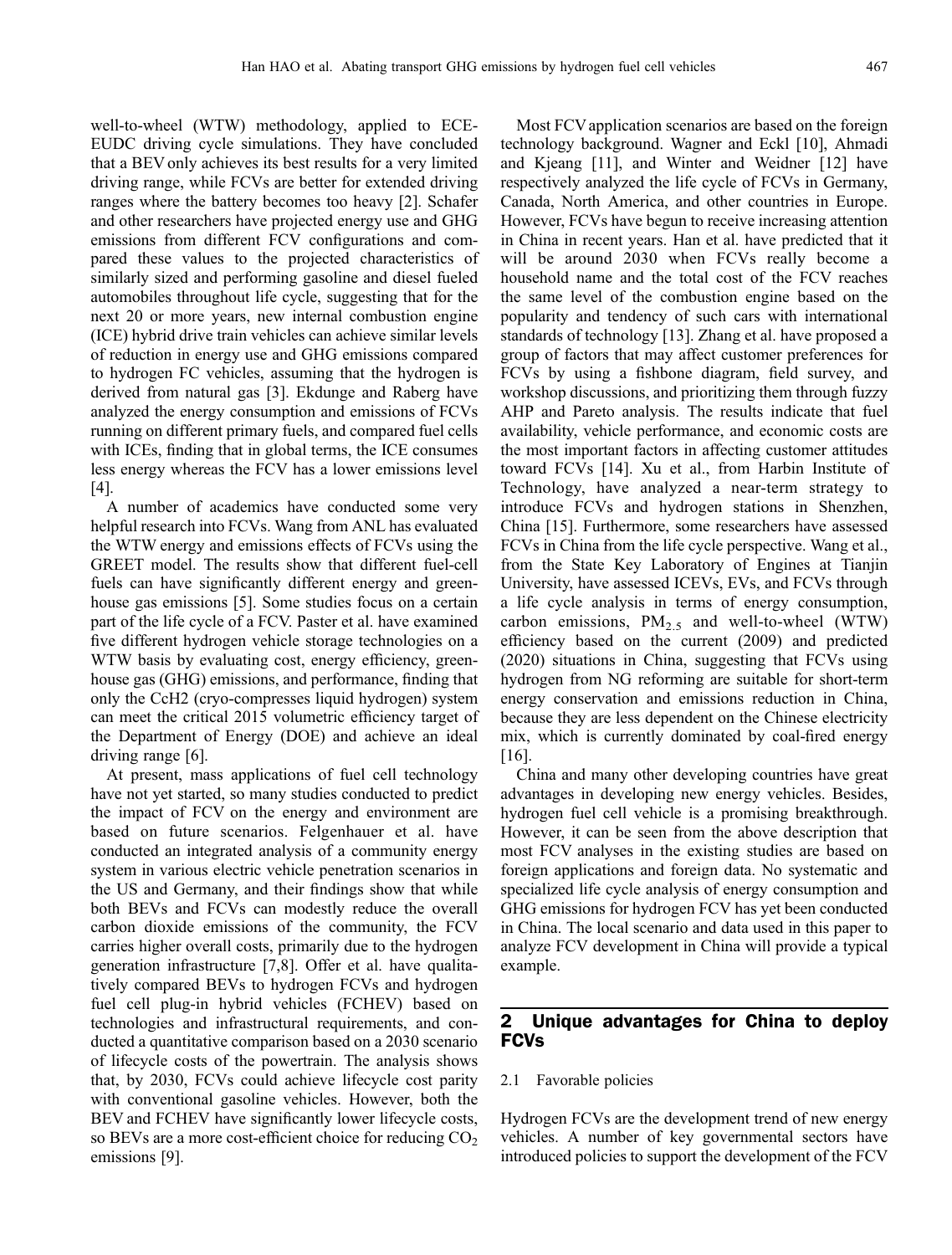industry and proposed the corresponding goals. It was as early as 2001 that Chinese government launched the FCV strategic planning. In "863" Special Project for Electric Vehicles, the "Three Verticals and Three Horizontals" strategy was established, of which the three verticals are to develop BEVs, hybrid electric vehicles (HEVs) and  $FCVs<sup>1</sup>$ . The "Made in China 2025" and "Energy Technology Revolutionary Innovation Action Plan (2016 – 2030)" have been compiled these years, proposing the problems that fuel cell technology is to overcome<sup>2)3)</sup>. To achieve the planning goal and overcome the technology problems, fiscal subsidies and tax breaks have been continuously granted to FCVs by the Government of the People's Republic of China since 2009. Especially in recent years the financial subsidies play an active role in promoting the introduction of FCV into the market with the subsidies for BEVs and HEVs gradually declining and FCVs remaining as high as \$32000 for the passenger car. China's new energy vehicle policy lays a solid foundation for the rapid development of FCV.

#### 2.2 Broad market

China is the largest new energy vehicle market in the world. More than 1 million new energy vehicles had been sold by the end of 2016 in China, making it rank 1st worldwide in terms of the ownership of new energy vehicle. According to EV-sales statistics, in September 2017, a total of 122860 new energy vehicles were sold globally. Divided by region, China sold 58986, accounting for 48.01% of the total, and Europe and the US are 33716 (27.44%) and 21282 (17.32%), from which it can be seen that China's new energy vehicle market still has a broader development. When commercialization of FCV is ready, China is undoubtedly the most promising market.

Fuel cell passenger car has stricter requirements for fuel cell system integration, hydrogen refueling, and other issues, meanwhile the technical threshold for fuel cell commercial vehicle is comparatively lower and its fixed operation pathway facilitates the infrastructure construction. Therefore, it is widely believed that the fuel cell commercial vehicle is a breakthrough in commercialization of FCV. China takes the lead in world fuel cell bus development. For example, Foton AUV gained 100-unit contract of hydrogen fuel electric buses, becoming the first mass-produced fuel cell commercial vehicle $4$ <sup>t</sup>). As urban population increases, the market for commercial vehicles

such as inner-city buses and intercity buses in China is massive. China promises to be the largest fuel cell commercial vehicle market in the future.

#### 2.3 Promising industry chain

Insufficient infrastructure construction is one of the major bottlenecks that limit the development of FCVs. It has been a "chicken-and-egg issue" for at least a couple of decades whether FCV should be developed first or hydrogen refueling station be developed first. FCVs have just entered the commercialization demonstration phase in China; therefore the construction of hydrogen station is still in its infancy. There had been only 6 hydrogen refueling stations in operation by the end of September, 2017 in China, which were located in Beijing, Shanghai, Zhengzhou, Shenzhen, Dalian, and Foshan respectively. It is estimated that by 2020, 2025, and 2030, the number of hydrogen refueling stations in China will reach 100, 350 and 1000 [[17](#page-14-0)]. Since the hydrogen infrastructure has not yet been fully established in China, there is larger space for optimizing its operation mode, business mode and so on. The FCV will, therefore, be more promising if there exists no infrastructure technology lock-in.

Another reason for the failure in large-scale commercialization of the FCV is that the using cost (mainly fuel cost) for customers is too high. Currently, hydrogen is supplied at a price of \$9.99/kg in hydrogen refueling stations in California, which is a lot cheaper than before. However, the resulting fuel cost is still 3 to 4 times as much as that of ICEV per 100 km. At present, hydrogen is mainly produced from coal gasification, natural gas reformation, and water electrolysis, whose process is complicated and usually consumes much energy, leading to a high production cost. Exceptionally, industrial by-product hydrogen is the ideal source of hydrogen for vehicle because of its simple purification and low cost. The cost of hydrogen with a purity of 99.99% annually is only \$0.2/  $Nm^3$  (~\$1.74/Nm<sup>3</sup>) with 25000 Nm<sup>3</sup>/h of coke oven gas as raw material [\[18\]](#page-14-0). In addition to lower cost, by-product hydrogen requires less energy consumption and GHG emissions during the producing process, showing a great potential for energy and environment, and China has a great advantage in the by-product hydrogen industry with nearly 10 million tons of by-product hydrogen per year, mainly from coke oven gas, ammonia, methanol, and chlor-alkali industries.

<sup>1)</sup> National Key Research and Development Program of New Energy Vehicle. 2018–02–13, http://www.most.gov.cn/tztg/201502/t20150216\_118251.htm

<sup>2)</sup> Made in China 2025. 2018–02–13, http://www.gov.cn/zhengce/content/2015-05/19/content\_9784.htm

<sup>3)</sup> http://www.nea.gov.cn/2016-06/01/c\_135404377.htm

<sup>4)</sup> Beiqi Foton Motor Co. Ltd. The announcement about the order of 100 Foton AUV Fuel Cell buses. 2018–02–13, http://quotes.money.163.com/f10/ ggmx\_600166\_2489946.html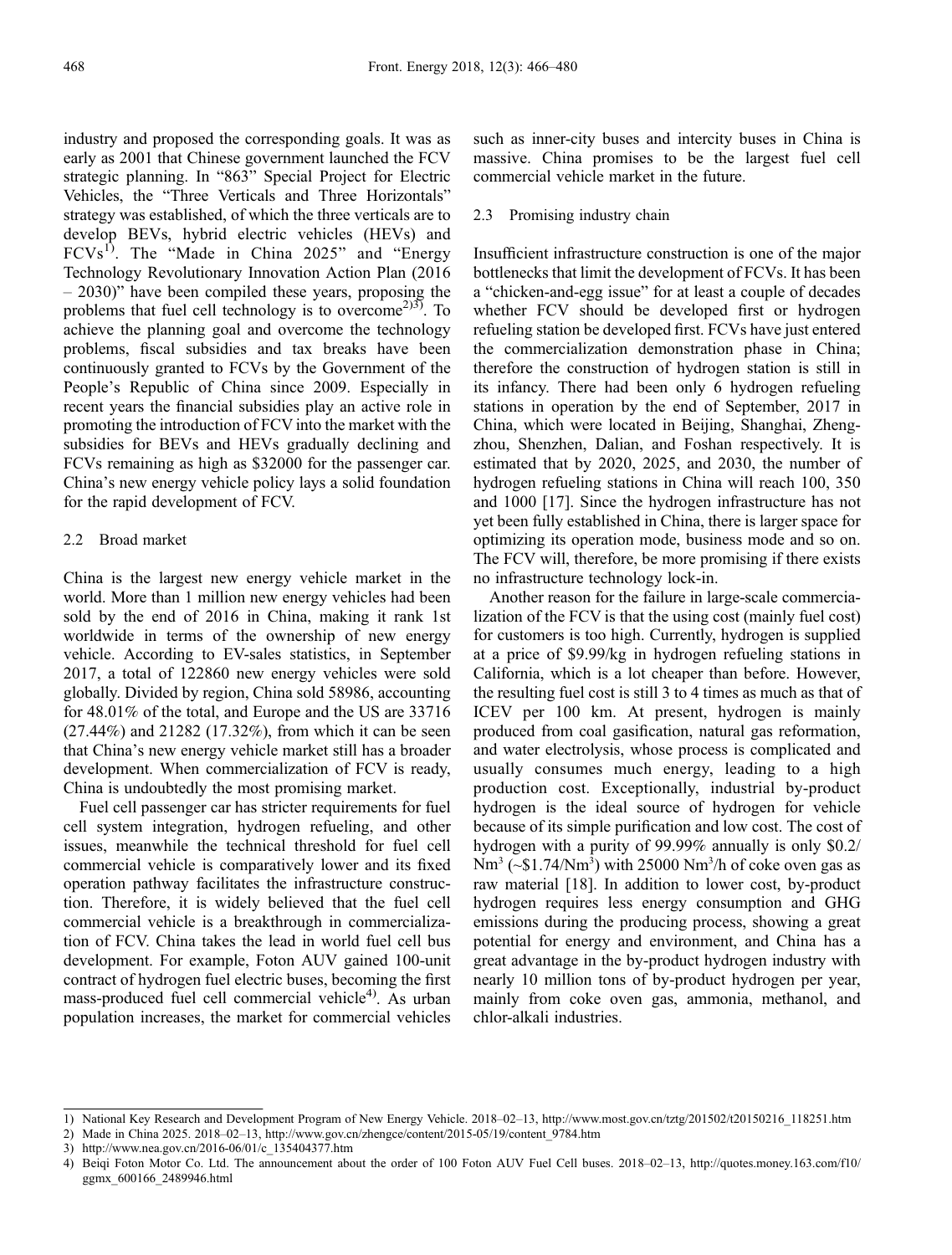# 3 Estimating life cycle GHG emissions from FCVs

## 3.1 Research framework and definitions

This paper involves the transportation of various fuels. To clearly describe the various subsystems, the fuel is first defined from the perspective of the subsystems.

1) Vehicle fuel: fuel from a refueling station to fill the FCV;

2) Product fuel: fuel transported to the refueling station after factory processing;

3) Feedstock: primary energy processed by a factory.

According to the definitions above, the study framework is shown in Fig. 1.

In the definition of the fuel life cycle, this paper uses the GREET model developed by Argonne National Laboratory, which defines the fuel life cycle as a WTW system. This paper is based on a modified version of the GREET model, which makes use of the local data. In this way, the results will be more in line with the actual situation in China.

As shown in Fig. 1, this paper divides the hydrogen FCV life-cycle system into four subsystems: feedstock processing subsystem, product fuel transporting subsystem, product fuel storing subsystem (refueling station) and vehicle fuel use subsystem (fuel cell vehicle). Focusing on greenhouse gas emissions, the emission gases for this paper include  $CO<sub>2</sub>$ , CH<sub>4</sub>, and N<sub>2</sub>O. According to IPCC (Intergovernmental Panel on Climate Change), if the GWP (global warming potential) of  $CO<sub>2</sub>$  is 1, the GWP of  $CH<sub>4</sub>$ and  $N_2$ O are 23 and 296<sup>1</sup>.

Based on the definitions in Fig. 1, for the subsystems used in this paper, the feedstock processing subsystem consists of hydrogen via coal gasification, hydrogen via NG (natural gas) reforming, hydrogen from water electrolysis (The electricity used is relatively from state grid and water), by-product hydrogen from the chlor-alkali industry, methanol via coal and NG production. The product fuel transporting subsystem consists of GH2 (gas hydrogen) transported by tube trailers, LH2 (liquid hydrogen) transported by tank, GH2 transported by pipeline, CNG (compressed natural gas) transported by tank, LNG (liquefied natural gas) transported by tank and methanol transported by tank. The product fuel storing subsystem consists of off-site HRS (hydrogen refueling station), onsite HRS via NG gasification, on-site HRS via water electrolysis, and MRS (methanol refueling station).The vehicle fuel use subsystem consists of DHFCV (direct hydrogen FCV) and IMFCV (indirect methanol FCV). After certain permutations, a total of 19 pathways of hydrogen technology are used in this paper, as listed in Table 1.

The Foton fuel cell city bus BJ6123FCEVCH, running in Yongfeng, Beijing, is selected as the FCV model. Meanwhile, the same sized models of BEV and ICEV are used to compare their energy consumption and GHG emissions with the FCV. To compare the results in a unified form, the fuel life cycle of the two is also divided into four subsystems, in which the feedstock processing subsystem is defined as diesel refining and electricity generation, the product fuel transporting subsystem is defined as diesel transportation and electricity transmission, the product fuel storing subsystem is defined as diesel refueling station and



Fig. 1 Study framework

<sup>1)</sup> Fourth Assessment Report IPCC. Climate Change 2007 (AR4). 2017–04–30, http://www.ipcc.ch/report/ar4/wg1/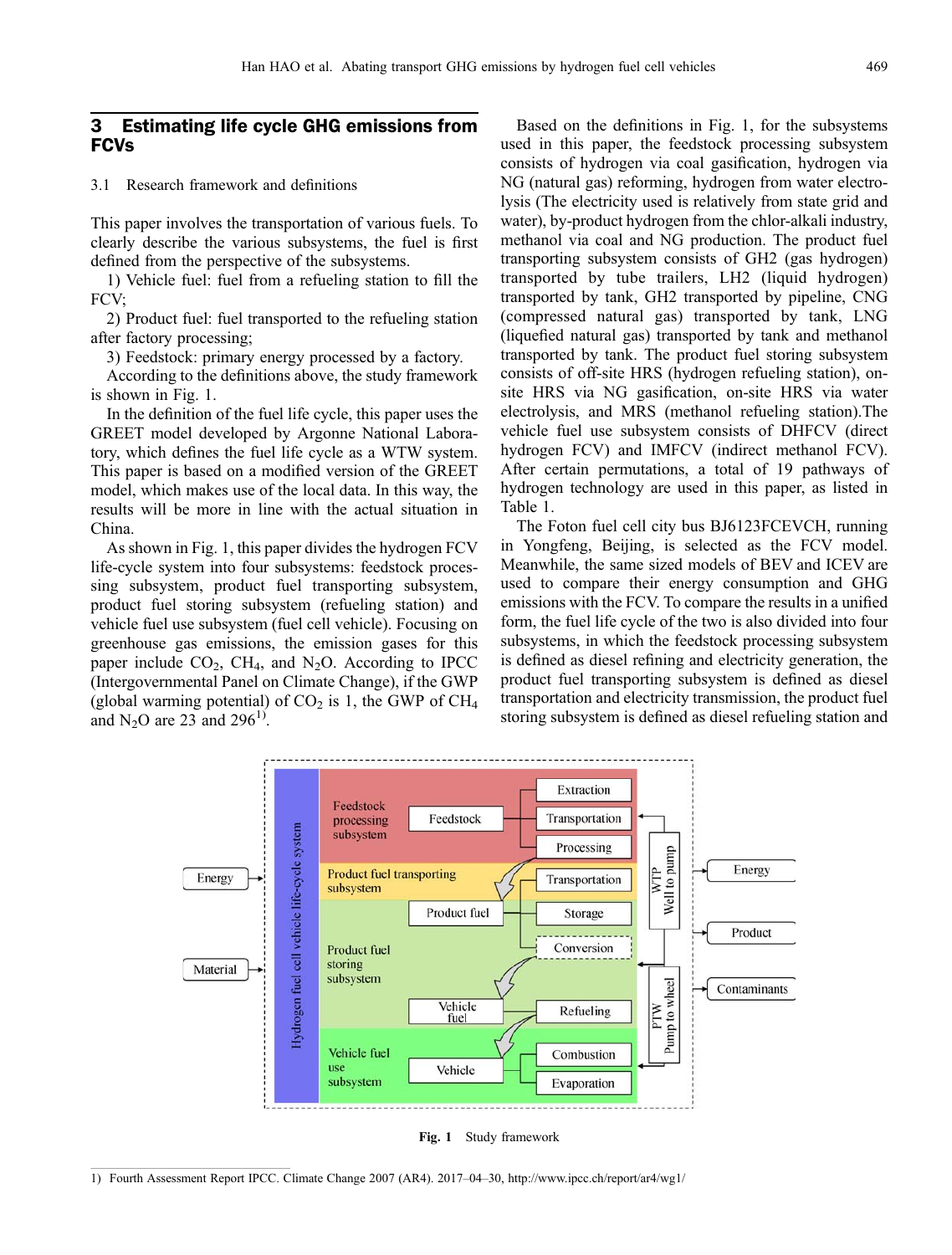| Pathway No. | Feedstock processing                        | Product fuel transporting   | Product fuel storing               | Vehicle fuel use |
|-------------|---------------------------------------------|-----------------------------|------------------------------------|------------------|
| 1           | Coal gasification                           | GH2 by tube trailer         | Off-site HRS1                      | <b>DHFCV</b>     |
| 2           | Coal gasification                           | LH <sub>2</sub> by tank     | Off-site HRS2                      | <b>DHFCV</b>     |
| 3           | Coal gasification                           | GH2 by pipeline             | Off-site HRS2                      | <b>DHFCV</b>     |
| 4           | NG reforming                                | GH2 by tube trailer         | Off-site HRS1                      | <b>DHFCV</b>     |
| 5           | NG reforming                                | LH <sub>2</sub> by tank     | Off-site HRS2                      | <b>DHFCV</b>     |
| 6           | NG reforming                                | GH2 by pipeline             | Off-site HRS2                      | <b>DHFCV</b>     |
| 7           | Water electrolysis (State grid electricity) | GH2 by tube trailer         | Off-site HRS1                      | <b>DHFCV</b>     |
| 8           | Water electrolysis (State grid electricity) | LH <sub>2</sub> by tank     | Off-site HRS2                      | <b>DHFCV</b>     |
| 9           | Water electrolysis (State grid electricity) | GH2 by pipeline             | Off-site HRS2                      | <b>DHFCV</b>     |
| 10          | Water electrolysis (Water electricity)      | GH2 by tube trailer         | Off-site HRS1                      | <b>DHFCV</b>     |
| 11          | Water electrolysis (Water electricity)      | LH <sub>2</sub> by tank     | Off-site HRS2                      | <b>DHFCV</b>     |
| 12          | Water electrolysis (Water electricity)      | GH <sub>2</sub> by pipeline | Off-site HRS2                      | <b>DHFCV</b>     |
| 13          | By-product H2 of chlor-alkali industry      | GH2 by tube trailer         | Off-site HRS1                      | <b>DHFCV</b>     |
| 14          | By-product H2 of chlor-alkali industry      | LH <sub>2</sub> by tank     | Off-site HRS2                      | <b>DHFCV</b>     |
| 15          | By-product H2 of chlor-alkali industry      | GH2 by pipeline             | Off-site HRS2                      | <b>DHFCV</b>     |
| 16          | NG production                               | CNG by tank                 | On-site HRS via GN gasification    | <b>DHFCV</b>     |
| 17          | NG production                               | LNG by tank                 | On-site HRS via GN gasification    | <b>DHFCV</b>     |
| 18          |                                             |                             | On-site HRS via water electrolysis | <b>DHFCV</b>     |
| 19          | Methanol via coal                           | Methanol by tank            | <b>MRS</b>                         | <b>IMFCV</b>     |

Table 1 Technology pathways in this paper

charging station, and the vehicle fuel use subsystem is defined as diesel ICE bus and battery electric bus respectively. Since there have been many studies on the diesel ICEV and BEV, and this study is focused on the hydrogen technology pathway, and the data for ICEV and BEV used to calculate the energy consumption and GHG emissions are referred to directly from Ref. [[19](#page-14-0)].

To quantify the impact of fuel on energy and environment, the functional units of "per km of travel" and "per kg of fuel" are used. When "per kg of fuel" is used, it often focuses on the manufacturing process of the fuel, taking into no account of the actual use phase. However, in order to intuitively embody the usage features of the fuel, and facilitate the comparison with other energy-driven vehicles in terms of impact on energy and environment, it is more intuitive and accurate to select "per km of travel." Therefore, the final WTW functional unit of energy consumption and GHG emissions in this study is MJ/km and kg  $CO_2$ -eq /km. For computational convenience, in the WTP phase, "per kg of fuel" is used as a functional unit.

#### 3.2 Calculation method

There are two parts in the calculation of GHG emissions: direct emission and indirect emission, as expressed in Eq. (1). Direct emissions are generated by the combustion of primary energy, which can be calculated using the emission factor, as shown in Eq. (2). Indirect carbon

emissions are generated from escaping and evaporation from the transportation and storage process in the WTP phase, which can be calculated using the GHG equivalent of the transported fuel, as demonstrated in Eq. (3).

$$
Em_{\text{WTP}} = Em_{\text{dir}} + Em_{\text{indir}},\tag{1}
$$

$$
Em_{\text{dir}} = \sum_{p} \sum_{j} \sum_{i} EN_{i,p,j} EmF_{i,j}, \tag{2}
$$

$$
Em_{\text{indir}} = \sum_{p} \sum_{j} \sum_{i} EN_{i,p,j} R_{j} C_{Q,j}, \qquad (3)
$$

where  $i$  refers to the type of energy,  $p$  refers to the process in each sub-system, j refers to the type of fuel produced in the process,  $EN_{i,p,j}$  refers to the amount of consumed energy *i* in the process *p* to produce fuel *j*,  $EmF_{i,j}$  refers to the emission factor of energy  $i, R_j$  refers to the evaporation rate of fuel j, and  $C_{Q,j}$  refers to the CO<sub>2</sub> equivalent of fuel j.

#### 3.3 Data localization

Based on Eqs. (2) and (3), the data to be collected for the life cycle energy consumption and GHG emissions of the FCV include the values of electricity, material, energy, GHG emissions factor, evaporation rate input in each step of the fuel production, transportation and storage processes, and the  $CO<sub>2</sub>$  equivalent of fuel that will escape during transport and storage. To create the life cycle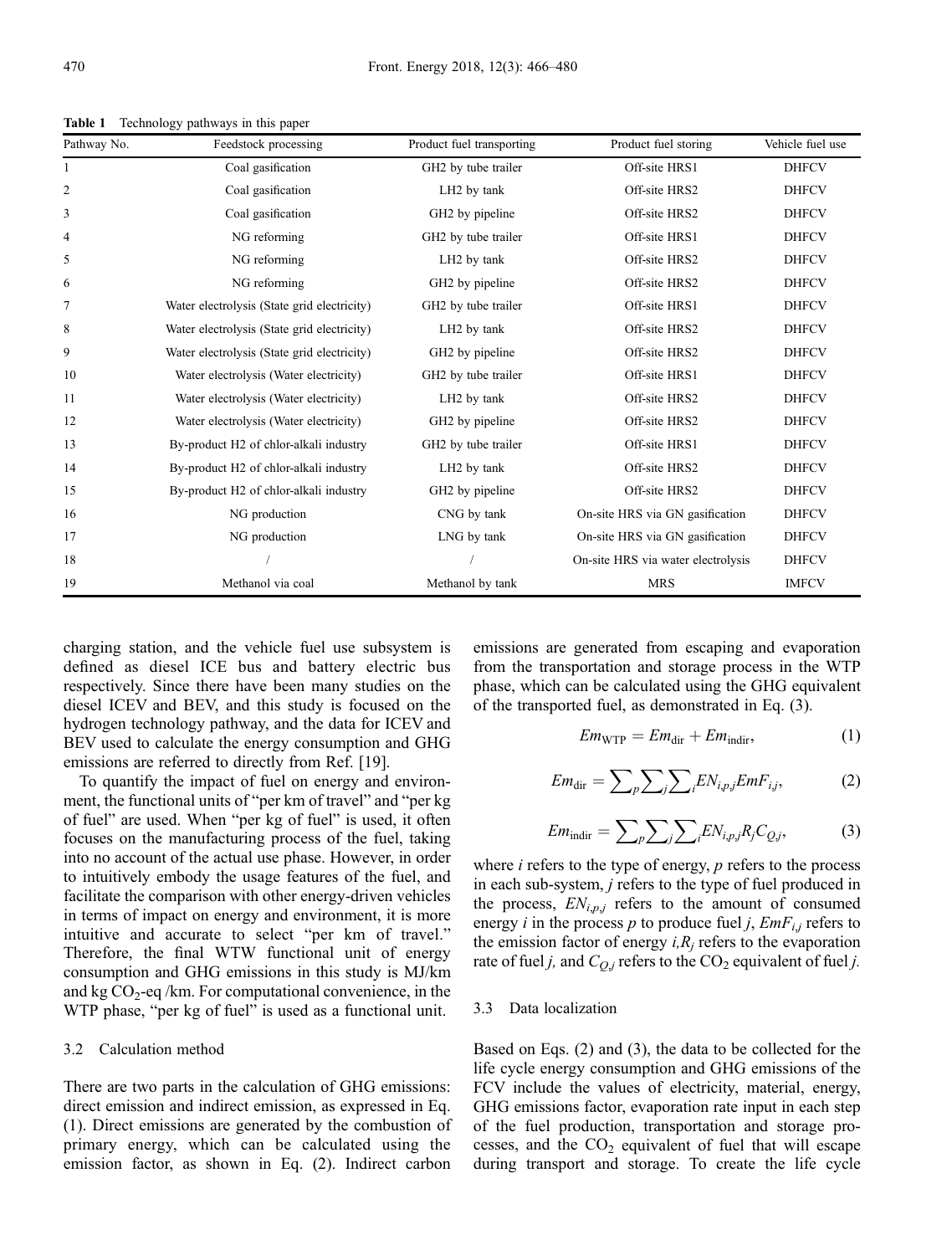inventory, a literature review and a factory investigation are used in this study. The commonly seen GHG emissions factors of process energy are tabulated in Table 2, and have all been localized with the data source listed in Table 2.

Since GHG emissions factor of fossil fuels and electricity varies from regions to regions in China, the data from Ref. [\[20\]](#page-14-0) have been processed to represent the average GHG emissions intensity of fossil fuels in China. As for electricity whose GHG emissions factor is influenced by production and mixture pathways, the uncertainty analysis will be given in Sub-section 4.3.

Because no systematic study has been conducted on the hydrogen life cycle system of FCVs in China, most of the

Table 2 Commonly seen GHG emissions factors in China

data for fuel production, transportation and storage in this paper are based on the scientific literature of the domestic energy industry, with others obtained through interviews with a fuel cell manufacturer, as listed in Table 3.

# 4 Results

# 4.1 Result of hydrogen life cycle system

To compare the life cycle energy consumption and GHG emissions horizontally, the same-sized models of BEV and diesel ICEV are used, as described in Sub-section 2.1. The

| Process energy     | Average lower heating value | GHG emissions factor           | Data source |  |
|--------------------|-----------------------------|--------------------------------|-------------|--|
| Coal               | $20908$ kJ/kg               | 94.75 g-CO <sub>2</sub> /MJ    | [20]        |  |
| Natural gas        | 38931 kJ/ $m^3$             | 63.48 g-CO <sub>2</sub> /MJ    | [20]        |  |
| Gasoline           | 43070 kJ/kg                 | $81.98$ g-CO <sub>2</sub> /MJ  | [20]        |  |
| Diesel             | $42552$ kJ/kg               | 79.91 g-CO <sub>2</sub> /MJ    | [20]        |  |
| Electricity (grid) | __                          | $834.5$ g-CO <sub>2</sub> /kWh | $\ast$      |  |

Note: \*Chinese Regional Power System GHG emission factors in 2016 (consultation edition). 2017–04–30, http://qhs.ndrc.gov.cn/gzdt/201704/t20170414\_844347. html

|  |  |  |  |  |  |  |  | <b>Table 3</b> Source of energy consumption/GHG emissions data of the battery manufacturing process |
|--|--|--|--|--|--|--|--|-----------------------------------------------------------------------------------------------------|
|--|--|--|--|--|--|--|--|-----------------------------------------------------------------------------------------------------|

| Subsystem                           |                                                           | Data source                    |
|-------------------------------------|-----------------------------------------------------------|--------------------------------|
| Feedstock processing subsystem      | Hydrogen via coal gasification                            | [21, 22]                       |
|                                     | Hydrogen via natural gas reforming                        | [21, 23]                       |
|                                     | Hydrogen from water electrolysis                          | Factory data                   |
|                                     | By-product hydrogen of chlor-alkali industry              | [22, 24]                       |
|                                     | Methanol via coal                                         | $[25]$                         |
|                                     | Natural gas production                                    | $[21]$                         |
| Product fuel transporting subsystem | Gas hydrogen transported by tube trailer                  | $\mathbb{O},\mathbb{Q}$        |
|                                     | Liquid hydrogen transported by tank                       | [26, 27]                       |
|                                     | Gas hydrogen transported by pipeline                      | $\textcircled{\scriptsize{1}}$ |
|                                     | CNG transported by tank                                   | (2, 3), [28]                   |
|                                     | LNG transported by tank                                   | $(2, 4)$ , [29]                |
|                                     | Liquid methanol transported by tank                       | (2, 5)                         |
| Product fuel storing subsystem      | Off-site hydrogen refueling station                       | Factory data                   |
|                                     | On-site hydrogen refueling station via NG gasification    | $[23]$                         |
|                                     | On-site hydrogen refueling station via water electrolysis | Factory data                   |
|                                     | Methanol refueling station                                | $\circledS$                    |
| Vehicle fuel use subsystem          | Direct hydrogen FCV                                       | Factory data                   |
|                                     | Indirect methanol fuel cell station                       | Factory data                   |

\*Notes: The electricity is supplied by the state grid power (GP) and hydropower (HP).

① CCEN.NET. Hydrogen diaphragm compressor parameters. 2017–06–01, http://www.ccen.net/product/detail-430650.html ② 360CHE.COM. FAW Jiefang tractor JP6 parameters. 2017–06–01, https://product.360che.com/s0/64\_66\_param.html

③ VW-075/10–250 Natural gas compressor parameters. 2017–06–01, https://detail.1688.com/offer/687576674.html<br>④ LNG transportation vehicle. 2017–06–01, https://detail.1688.com/offer/522050460833.html?spm = a261b.2187593.199

⑤ Methanol transportation vehicle. 2017–06–01, https://detail.1688.com/offer/522217382826.html?spm = a261b.8768596.0.0.okXIDA&tracelog = p4p

⑥ Ministry of Industry and Information Technology of the People's Republic of China. MIIT Notice on Code for construction of methanol refueling station and Code for safety operation of methanol. 2017–06–01, http://www.miit.gov.cn/n1146295/n1652858/n1652930/n3757016/c4376749/content.html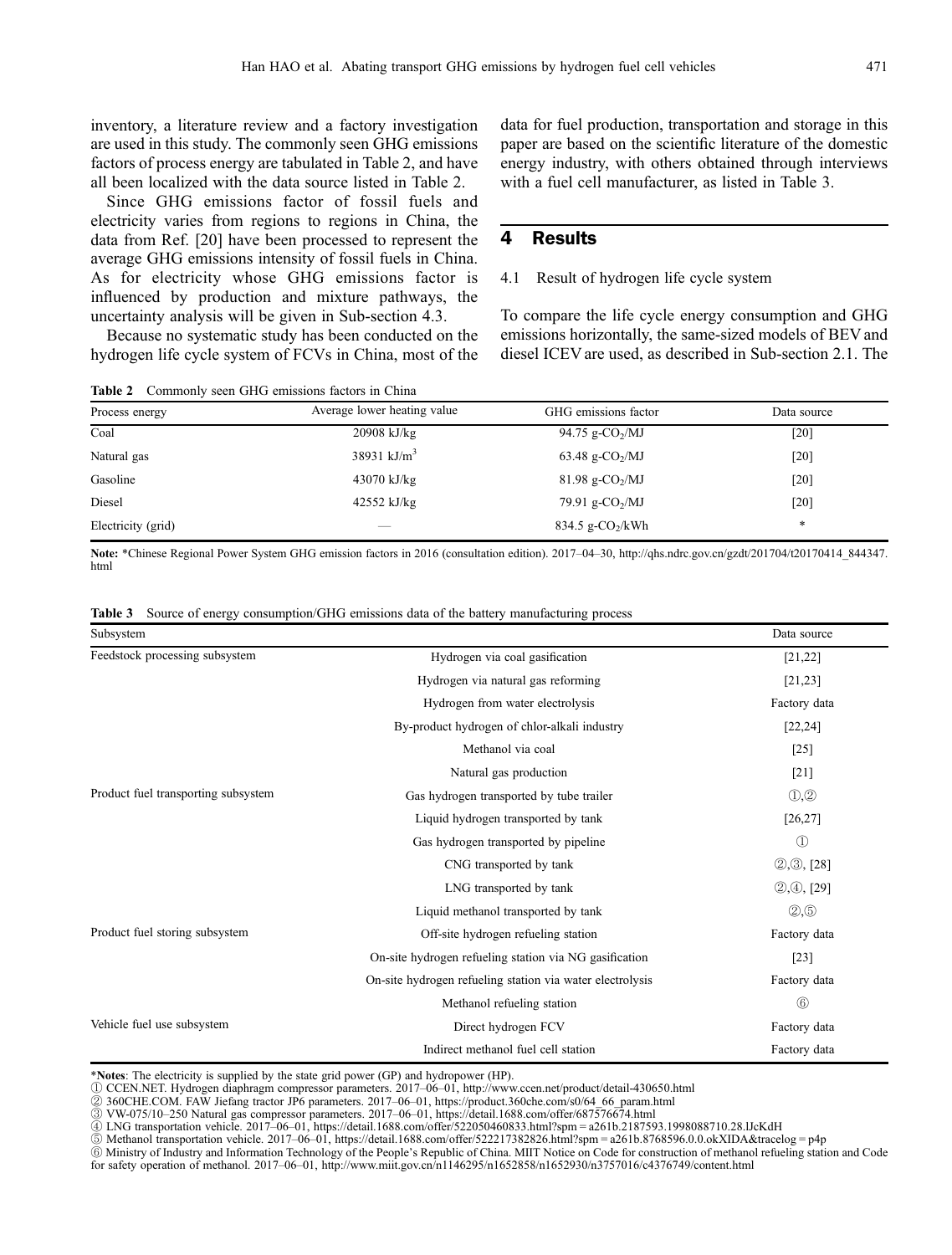diesel production/transportation process and the electricity production/transportation directly refer to the data in Ref. [[19](#page-14-0)]; the energy consumption of the diesel filling process is approximately 0; and the charging efficiency is 90% (referring to data in Ref. [\[30\]](#page-14-0)), with a loss of 10%. Therefore, the production, transmission, and charging process for electricity are classified as the feedstock processing subsystem, product fuel transporting subsystem and product fuel storing subsystem. The total energy consumption and GHG emissions of each technical pathway are displayed in Figs. 2 and 3 and listed in Tables 4 and 5.

#### 4.2 Results of subsystem

#### 4.2.1 Results of vehicle fuel use subsystem

Figure 4 shows the energy consumption and GHG emissions per 100 km of two types of FCVs, indirect methanol FCVs (IMFCV) and direct hydrogen FCVs (DHFCV), during the usage phase. As a result of hydrogen production from methanol, the GHG emissions and energy consumption of IMFCV are higher than those of DHFCV.

#### 4.2.2 Results of product fuel storing subsystem

Figure 5 exhibits the energy consumption and GHG emissions for the five product fuel storing subsystems, where the off-site hydrogen refueling station (HRS)-1 refers to the station mode for gas hydrogen by trailer

transportation (only requiring the second stage of compression), while the off-site HRS-2 refers to the station mode for gas hydrogen by pipeline (requiring two stages of compression). The two kinds of on-site stations energy consumption and GHG emissions are higher due to the hydrogen production process, of which the water electrolysis results in a higher energy consumption and GHG emissions due to electricity consumption. As for the methanol refueling station (MRS), the energy consumption only takes place at the time of filling, which is so low that the energy consumption and GHG emissions can be ignored.

#### 4.2.3 Results of product fuel transportation subsystem

The energy consumption and GHG emissions for the product fuel transporting subsystem are depicted in Fig. 6. The results of the pipeline transportation are the lowest of the three modes of hydrogen transportation, but this result is based on large-scale hydrogen transportation, of which the energy and materials are consumed during the construction stage. Besides, regardless of the high construction costs and regional restrictions on the hydrogen pipeline network, this study only focuses on the transportation process. Therefore, the energy consumption and GHG emissions have the lowest values. For the two transportation types of natural gas (NG), compressed natural gas (CNG) by tank, due to the large capacity and less compression work of the tank, has a far lower energy consumption and GHG emissions rate than liquid natural



Fig. 2 Energy consumption of each technology pathway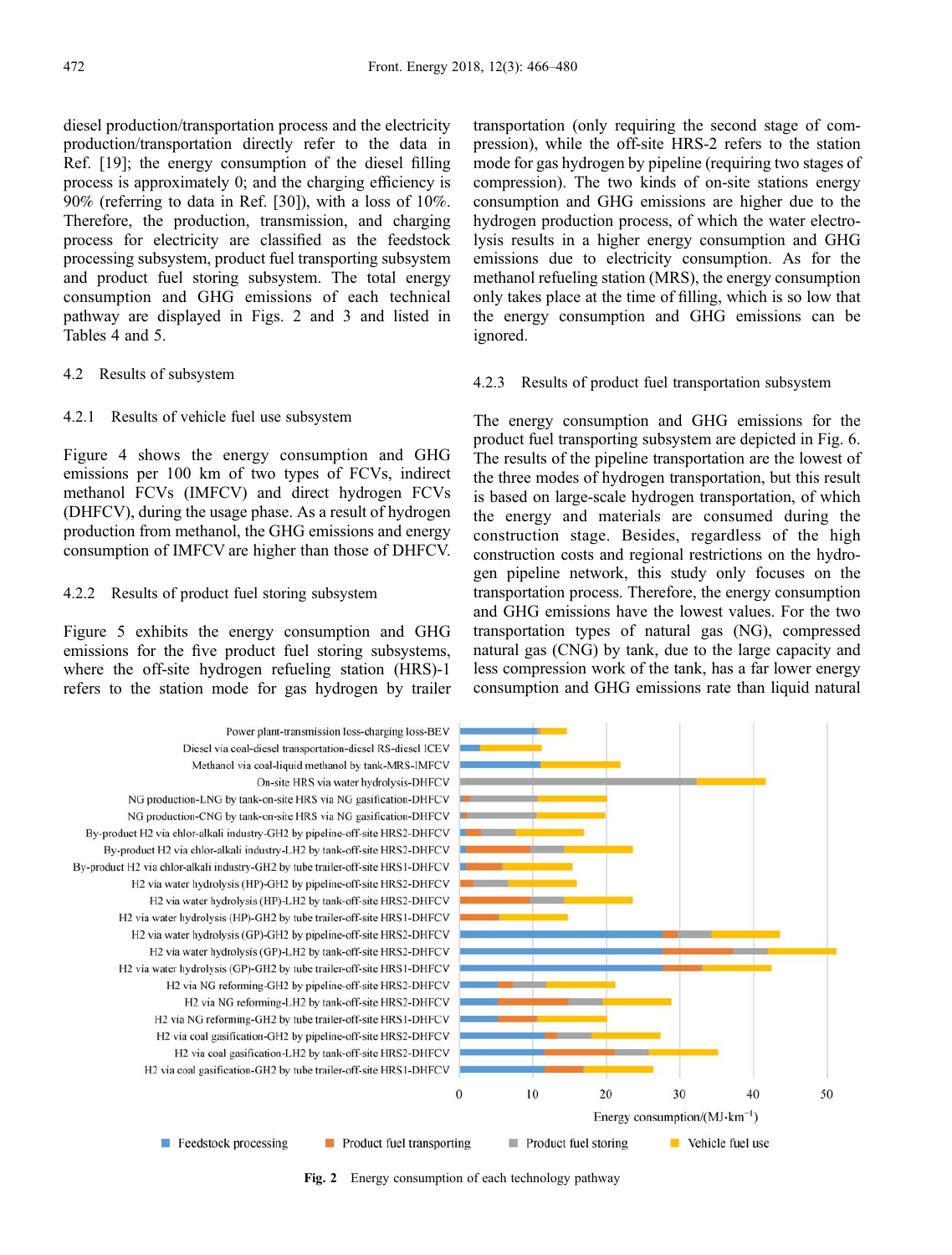

Fig. 3 GHG emissions of each technology pathway

gas (LNG) for the same gas demands. As a kind of liquid fuel, no compression process is required during transportation. Therefore, due to its large transporting capacity and zero compression energy consumption, the results for methanol are the lowest.

#### 4.2.4 Results of feedstock processing subsystem

The energy consumption and GHG emissions of the feedstock processing subsystem are plotted in Fig. 7. Because no hydrogen is generated when natural gas and methanol are produced by coal, these two methods are not discussed here. In the four methods of direct acquisition of hydrogen, the methods of energy consumption and GHG emissions from the highest to the lowest are water electrolysis (GP), natural gas reforming, coal gasification, by-product hydrogen from the chlor-alkali industry, and water electrolysis (HP). It is worth noting that the energy consumption and GHG emissions of natural gas reforming are lower than those of coal gasification.

## 4.3 Uncertainty analysis

As can be concluded from the above analysis, the greatest factor in the final energy consumption and GHG emissions is electricity. In the analysis above, when the electricity is taken from the national grid, which has low power generation efficiency and high carbon content, the final

energy consumption and GHG emissions of water electrolysis subsystem are relatively high; however, when water electricity is used, the water electrolysis subsystem has the least energy consumption and GHG emissions. Therefore, where electricity is involved, the energy consumption and GHG emissions of the subsystem can vary considerably.

According to the electricity generation structure in China from 1990 to 2014 [\[31\]](#page-14-0), it can be seen that in recent years, thermal electricity and water electricity has played a big part, with thermal electricity accounting for 80% and water electricity for 20% or so. Thermal electricity mainly comes from coal-fired power plants; therefore, in the following analysis it is assumed that the electricity is a mixture of water electricity and coal-electricity, to be able to compare energy consumption and GHG emissions between BEV, ICEV, and FCV using several different pathways, with an increase in the proportion of water electricity. The selected FCV technology pathways are pathway 1 (coal gasification  $\rightarrow$  GH2 by tube trailer  $\rightarrow$  offsite HRS1  $\rightarrow$  DHFCV), pathway 4 (NG reforming  $\rightarrow$  GH2 by tube trailer  $\rightarrow$  off-site HRS1  $\rightarrow$  DHFCV), pathway 7 (water electrolysis  $\rightarrow$  GH2 by tube trailer  $\rightarrow$  off-site  $HRS1 \rightarrow DHFCV$ ) and pathway 15 (on-site HRS via water electrolysis  $\rightarrow$  DHFCV) from Table 3.

According to the "Situation of China's electricity industry in 2014," the comprehensive average coalelectricity generation efficiency is 38.6%, and net coal consumption rate is 318 g/kWh<sup>1)</sup>. According to Ref. [\[20\]](#page-14-0),

<sup>1)</sup> China Electricity Council. Annual Statistics of China Power Industry 2014. 2017–06–09, http://www.cec.org.cn/guihuayutongji/gongxufenxi/ dianliyunxingjiankuang/2015-02-02/133565.html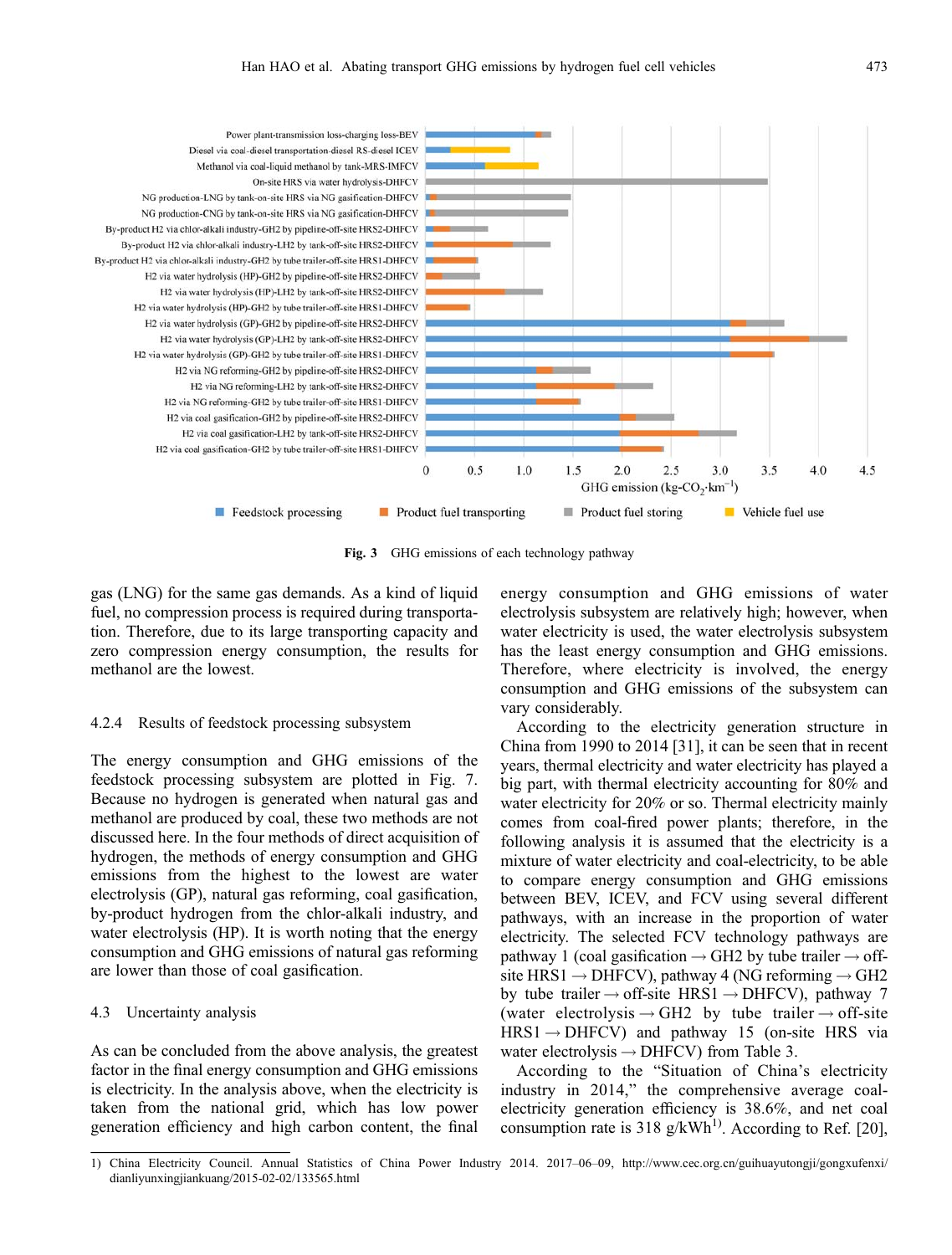Table 4 Energy consumption of each technology pathway (Unit: MJ/km)

|                                                                                                                         | Subsystems           |                           |                      |                  |  |  |  |
|-------------------------------------------------------------------------------------------------------------------------|----------------------|---------------------------|----------------------|------------------|--|--|--|
| <b>Technical</b> routes                                                                                                 | Feedstock processing | Product fuel transporting | Product fuel storing | Vehicle fuel use |  |  |  |
| H2 via coal gasification-GH2 by tube trailer-off-site HRS1-<br><b>DHFCV</b>                                             | 11.5265              | 5.2212                    | 0.2321               | 9.3746           |  |  |  |
| H <sub>2</sub> via coal gasification-LH <sub>2</sub> by Tank-off-site HRS <sub>2</sub> -DHFCV                           | 11.5265              | 9.6198                    | 4.6295               | 9.3746           |  |  |  |
| H <sub>2</sub> via coal gasification-GH <sub>2</sub> by pipeline-off-site HRS <sub>2</sub> -<br><b>DHFCV</b>            | 11.5265              | 1.8168                    | 4.6295               | 9.3746           |  |  |  |
| H <sub>2</sub> via N <sub>G</sub> reforming-GH <sub>2</sub> by tube trailer-off-site HRS <sub>1</sub> -<br><b>DHFCV</b> | 5.2366               | 5.2212                    | 0.2321               | 9.3746           |  |  |  |
| H <sub>2</sub> via N <sub>G</sub> reforming-LH <sub>2</sub> by tank-off-site HRS <sub>2</sub> -DHFCV                    | 5.2366               | 9.6198                    | 4.6295               | 9.3746           |  |  |  |
| H <sub>2</sub> via N <sub>G</sub> reforming-GH <sub>2</sub> by pipeline-off-site HRS <sub>2</sub> -DHFCV                | 5.2366               | 2.0106                    | 4.6295               | 9.3746           |  |  |  |
| H <sub>2</sub> via water electrolysis (G-Ele)-GH <sub>2</sub> by tube Trailer-off-site<br>HRS1-DHFCV                    | 27.6008              | 5.2212                    | 0.2321               | 9.3746           |  |  |  |
| H <sub>2</sub> via water electrolysis (G-Ele)-LH <sub>2</sub> by tank-off-site HRS <sub>2</sub> -<br><b>DHFCV</b>       | 27.6008              | 9.6198                    | 4.6295               | 9.3746           |  |  |  |
| H <sub>2</sub> via water electrolysis (G-Ele)-GH <sub>2</sub> by pipeline-off-site<br><b>HRS2-DHFCV</b>                 | 27.6008              | 2.0106                    | 4.6295               | 9.3746           |  |  |  |
| H <sub>2</sub> via water electrolysis (W-Ele)-GH <sub>2</sub> by tube trailer-off-site<br><b>HRS1-DHFCV</b>             | $\mathbf{0}$         | 5.2212                    | 0.2321               | 9.3746           |  |  |  |
| H2 via water electrolysis (W-Ele)-LH2 by tank-off-site HRS2-<br><b>DHFCV</b>                                            | $\mathbf{0}$         | 9.6198                    | 4.6295               | 9.3746           |  |  |  |
| H <sub>2</sub> via water electrolysis (W-Ele)-GH <sub>2</sub> by pipeline-off-site<br>HRS2-DHFCV                        | $\boldsymbol{0}$     | 2.0106                    | 4.6295               | 9.3746           |  |  |  |
| By-product H2 via chlor-alkali industry-GH2 by tube trailer-off-<br>site HRS1-DHFCV                                     | 0.9411               | 4.8074                    | 0.2321               | 9.3746           |  |  |  |
| By-product H2 via chlor-alkali industry-LH2 by tank-off-site<br>HRS2-DHFCV                                              | 0.9411               | 8.6937                    | 4.6295               | 9.3746           |  |  |  |
| By-product H2 via chlor-alkali industry-GH2 by pipeline-off-<br>site HRS2-DHFCV                                         | 0.9411               | 2.0106                    | 4.6295               | 9.3746           |  |  |  |
| NG production-CNG by Tank-on-site HRS via NG gasification-<br><b>DHFCV</b>                                              | 0.5058               | 0.6164                    | 9.36                 | 9.3746           |  |  |  |
| NG production-LNG by tank-on-site HRS via NG gasification-<br><b>DHFCV</b>                                              | 0.5058               | 0.874                     | 9.36                 | 9.3746           |  |  |  |
| On-site HRS via water electrolysis-DHFCV                                                                                | $\boldsymbol{0}$     | $\mathbf{0}$              | 32.23                | 9.3746           |  |  |  |
| Methanol via coal-liquid methanol by tank-MRS-IMFCV                                                                     | 11.0493              | 0.002                     | $\mathbf{0}$         | 10.8942          |  |  |  |
| Diesel via coal-diesel transportation-diesel RS-diesel ICEV                                                             | 2.771922384          | 0.02688588                | $\mathbf{0}$         | 8.3997648        |  |  |  |
| Power plant-transmission loss-charging loss-BEV                                                                         | 10.34652406          | 0.278074866               | 0.427807487          | 3.6              |  |  |  |

the average lower heating value of coal in China is 20908 kJ/kg, and the GHG emission factor is 94.75 g  $CO_2$ -eq. The emission factor of coal-electricity is, therefore, 883.68 g  $CO<sub>2</sub>$ -eq. There are still a number of disputes and questions on whether water electricity is a clean energy source, since the energy consumption and GHG emissions of water electricity come mainly from the associated infrastructure construction. However, in this study, infrastructure construction and investment are excluded from the system; therefore, the energy consumption and GHG emissions of water electricity can be taken as approximately zero.

The change in energy consumption and GHG emissions

at different coal-electricity proportions are presented in Figs. 8 and 9. Diesel ICEV is almost immune to electricity; therefore, it is used as a reference value.

Compared with diesel ICEVs, FCVs with the hydrogen produced from fossil fuels require higher energy consumption and GHG emissions no matter what the proportion of coal-electricity is. Therefore, if the technology for hydrogen production from fossil fuels does not make significant advances in terms energy saving, this kind of FCV will have a significant negative impact on the energy required and on the environment. The energy consumption and GHG emissions of FCVs using the hydrogen produced from water is comparable to those of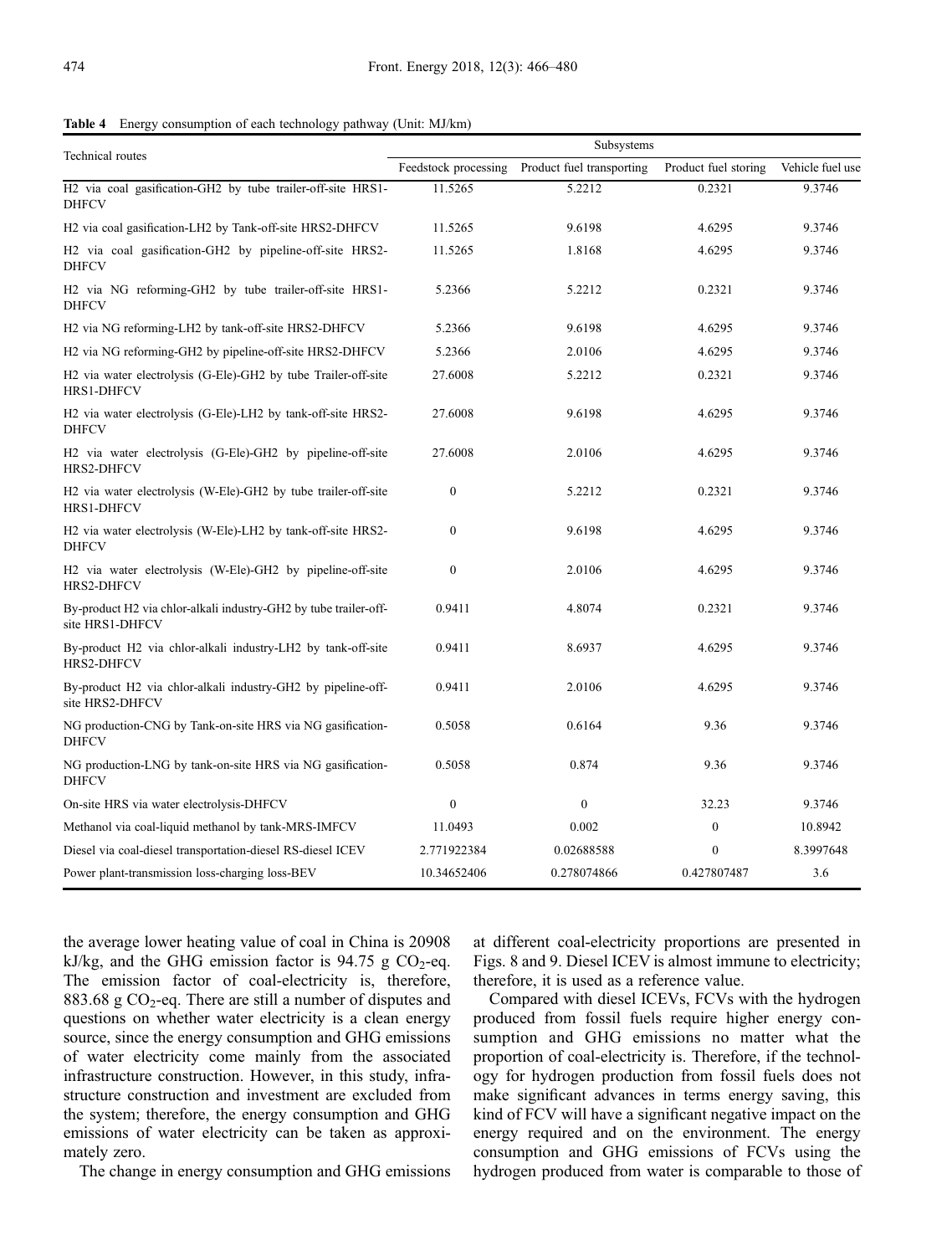| <b>Table 5</b> GHG emissions of each technology pathway (Unit: $kg\text{-}CO2/km$ ) |  |
|-------------------------------------------------------------------------------------|--|
|-------------------------------------------------------------------------------------|--|

|                                                                                                            | Subsystems              |                              |                                       |                |  |  |
|------------------------------------------------------------------------------------------------------------|-------------------------|------------------------------|---------------------------------------|----------------|--|--|
| Technical routes                                                                                           | Feedstock<br>processing | Product fuel<br>transporting | Product fuel storing Vehicle fuel use |                |  |  |
| H2 via coal gasification-GH2 by tube trailer-off-site HRS1-DHFCV                                           | 1.9734                  | 0.4343                       | 0.0194                                | $\theta$       |  |  |
| H <sub>2</sub> via coal gasification-LH <sub>2</sub> by tank-off-site HRS <sub>2</sub> -DHFCV              | 1.9734                  | 0.806                        | 0.3879                                | $\mathbf{0}$   |  |  |
| H <sub>2</sub> via coal gasification-GH <sub>2</sub> by pipeline-off-site HRS <sub>2</sub> -DHFCV          | 1.9734                  | 0.1685                       | 0.3879                                | $\Omega$       |  |  |
| H2 via NG reforming-GH2 by tube trailer-off-site HRS1-DHFCV                                                | 1.1234                  | 0.4343                       | 0.0194                                | $\Omega$       |  |  |
| H <sub>2</sub> via N <sub>G</sub> reforming-LH <sub>2</sub> by tank-off-site HRS <sub>2</sub> -DHFCV       | 1.1234                  | 0.806                        | 0.3879                                | $\Omega$       |  |  |
| H2 via NG reforming-GH2 by pipeline-off-site HRS2-DHFCV                                                    | 1.1234                  | 0.1685                       | 0.3879                                | $\Omega$       |  |  |
| H2 via water electrolysis (G-Ele)-GH2 by tube trailer-off-site HRS1-DHFCV                                  | 3.098                   | 0.4343                       | 0.0194                                | $\Omega$       |  |  |
| H2 via water electrolysis (G-Ele)-LH2 by tank-off-site HRS2-DHFCV                                          | 3.098                   | 0.806                        | 0.3879                                | $\Omega$       |  |  |
| H <sub>2</sub> via water electrolysis (G-Ele)-GH <sub>2</sub> by pipeline-off-site HRS <sub>2</sub> -DHFCV | 3.098                   | 0.1685                       | 0.3879                                | $\Omega$       |  |  |
| H2 via water electrolysis (W-Ele)-GH2 by tube trailer-off-site HRS1-DHFCV                                  | $\mathbf{0}$            | 0.4343                       | 0.0194                                | $\theta$       |  |  |
| H2 via water electrolysis(W-Ele)-LH2 by tank-off-site HRS2-DHFCV                                           | $\Omega$                | 0.806                        | 0.3879                                | $\Omega$       |  |  |
| H2 via water electrolysis (W-Ele)-GH2 by pipeline-off-site HRS2-DHFCV                                      | $\overline{0}$          | 0.1685                       | 0.3879                                | $\Omega$       |  |  |
| By-product H2 via chlor-alkali industry-GH2 by tube trailer-off-site HRS1-<br><b>DHFCV</b>                 | 0.0789                  | 0.4351                       | 0.0194                                | $\theta$       |  |  |
| By-product H2 via chlor-alkali industry-LH2 by tank-off-site HRS2-DHFCV                                    | 0.0789                  | 0.806                        | 0.3879                                | $\Omega$       |  |  |
| By-product H2 via chlor-alkali industry-GH2 by pipeline-off-site HRS2-<br><b>DHFCV</b>                     | 0.0789                  | 0.1685                       | 0.3879                                | $\mathbf{0}$   |  |  |
| NG production-CNG by tank-on-site HRS via NG gasification-DHFCV                                            | 0.0427                  | 0.0517                       | 1.3609                                | $\overline{0}$ |  |  |
| NG production-LNG by tank-on-site HRS via NG gasification-DHFCV                                            | 0.0427                  | 0.0731                       | 1.3609                                | $\theta$       |  |  |
| On-site HRS via water electrolysis-DHFCV                                                                   | $\boldsymbol{0}$        | $\mathbf{0}$                 | 3.4859                                | $\mathbf{0}$   |  |  |
| Methanol via coal-liquid methanol by tank-MRS-IMFCV                                                        | 0.6067                  | 0.00015                      | $\mathbf{0}$                          | 0.546          |  |  |
| Diesel via coal-diesel transportation-diesel RS-diesel ICEV                                                | 0.2507                  | 0.0022                       | $\mathbf{0}$                          | 0.6106         |  |  |
| Power plant-transmission loss-charging loss-BEV                                                            | 1.1151                  | 0.0645                       | 0.0992                                | $\mathbf{0}$   |  |  |



Fig. 4 Energy consumption and GHG emissions of vehicle fuel use subsystem

diesel ICEVs when the proportion of coal-electricity is about 20%.

Compared with BEVs, the energy consumption and GHG emissions of FCVs are always higher. For the hydrogen produced from fossil fuels, a lot of the fossil energy is consumed during the production process, in addition to electricity. For the hydrogen produced from water, the electrolysis process consumes much more energy. In addition to this, the hydrogen consumption of FCVs is high when using the currently available technology. Therefore, unless there are any major breakthroughs in water electrolysis technology, the development of FCVs will have no positive impact on the energy required or on the environment.

## 5 Discussion

As can be seen from the results in Figs. 2 and 3, most hydrogen FCVs do not have any advantages in terms of energy consumption and carbon emissions when compared to conventional diesel and BEVs. This is especially true for hydrogen produced by water electrolysis, for which the energy consumed and GHG emissions produced are much higher than those using other technology pathways. Below is the subsystem technology pathway analysis.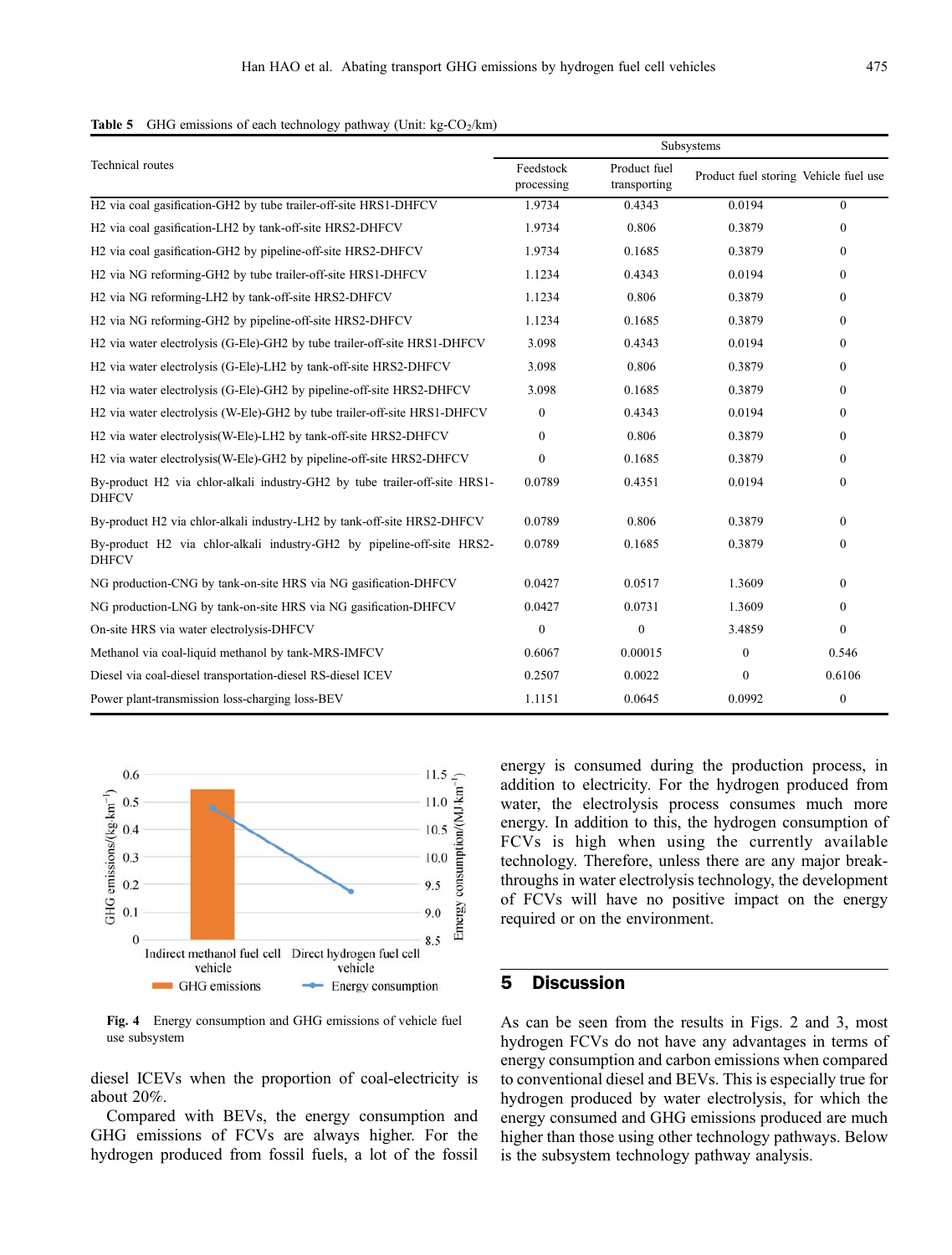

Fig. 5 Energy consumption and GHG emissions of product fuel storing subsystem



Fig. 6 Energy consumption and GHG emissions of the product fuel transporting subsystem

#### 5.1 Comparative studies

Different fuel economy data are used in each existing study; therefore, the fuel economy data in existing studies whose hydrogen consumption differ considerably are replaced by the data used in this study (6.57 kg/100 km). A comparison is made in Figs. 10 and 11.

Figure 10 shows the comparison of NG-based hydrogen

technology pathways, that is, the hydrogen is produced from natural gas reforming. The results of Ou et al. [[32](#page-14-0)] and of Dong et al. [[33](#page-14-0)] are the results for China, while that of Ballard<sup>1)</sup> is for Europe and that of Argonne<sup>2)</sup> is for the US. It can be concluded that the GHG emission intensity of NG-based hydrogen is higher in China than that in Europe and the US. The GHG emissions can be decreased by the improvement of hydrogen production efficiency and vehicle efficiency.

<sup>1)</sup> Ballard Power Systems Incorporated. Fuel cell electric buses: an attractive value proposition for zero-emission buses in the United Kingdom. 2016, https:// www.fuelcellbuses.eu/public-transport-hydrogen/fcebs-attractive-value-proposition-zero-emission-buses-united-kingdom

<sup>2)</sup> Amgad E. GREET life-cycle analysis model. Department of Energy, US. 2016, https://www.hydrogen.energy.gov/pdfs/review16/sa057\_elgowainy\_2016\_o.pdf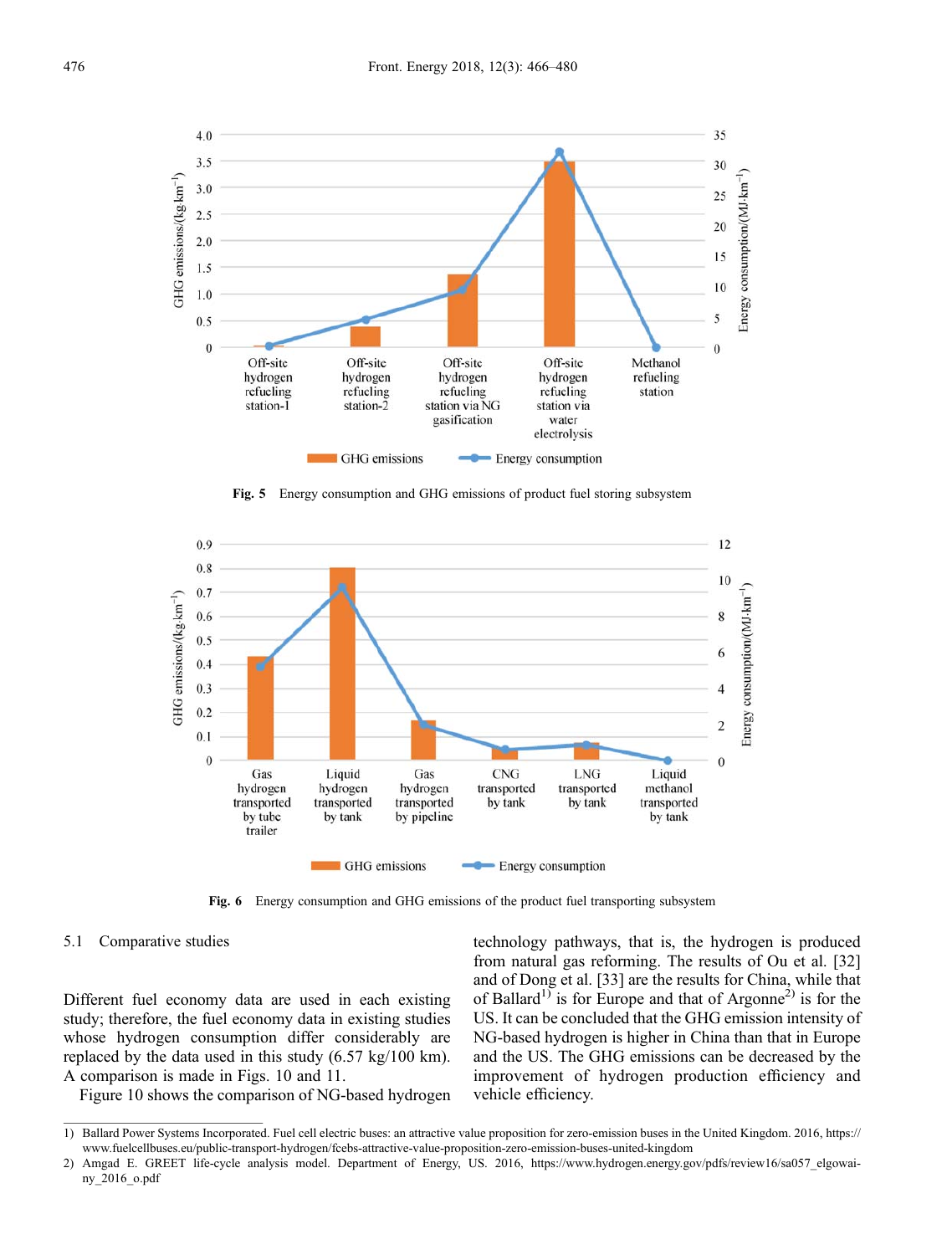

Fig. 7 Energy consumption and GHG emissions of the feedstock processing subsystem



Fig. 8 Change of energy consumption in China at different coal-electricity proportions

Figure 10 is a comparison of water based hydrogen technology pathways, that is, the hydrogen is produced from water electrolysis. The existing study is from Ballard<sup>1)</sup> in Europe. Figure 10 indicates that the result of GHG emission for China is among the worst in the world.

#### 5.2 Life cycle analysis

The results suggest that during the hydrogen production

process, water electrolysis requires the highest energy consumption and GHG emissions, while the by-product hydrogen from chlor-alkali industry requires the lowest. The GHG emissions of the former are about 17 times that of the latter, which is largely due to the high GHG emissions factor for electricity generated in China. During the hydrogen transportation process, the hydrogen transported by pipeline has the lowest energy consumption and GHG emissions, while liquid hydrogen transported by tank

<sup>1)</sup> Ballard Power Systems Incorporated. Fuel cell electric buses: an attractive value proposition for zero-emission buses in the United Kingdom. 2016, https:// www.fuelcellbuses.eu/public-transport-hydrogen/fcebs-attractive-value-proposition-zero-emission-buses-united-kingdom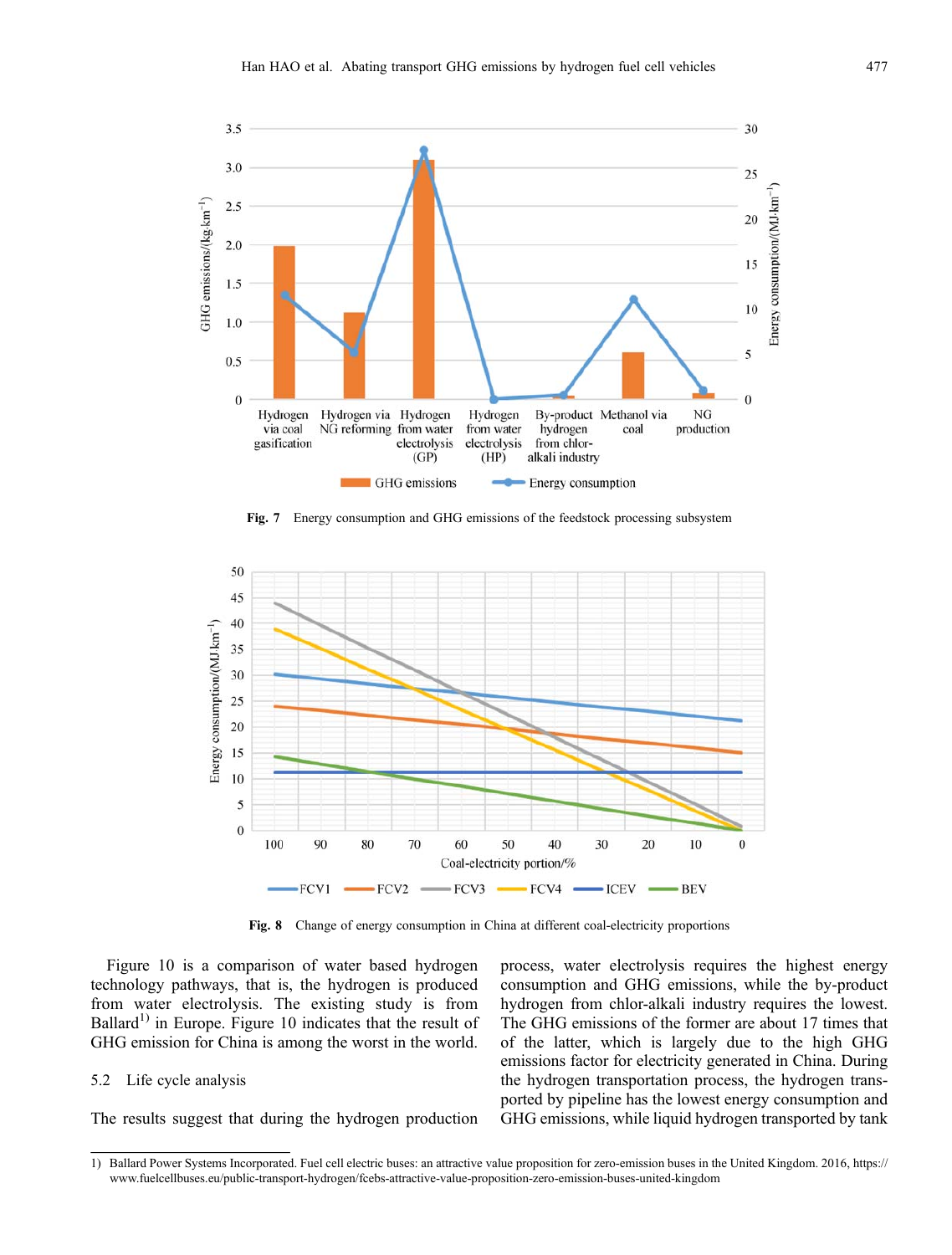

Fig. 9 Change of GHG emissions in China at different coal-electricity proportions



Fig. 10 Comparison of existing NG-based studies



Fig. 11 Comparison of existing water-based studies

has the highest. However, since the laying of these pipelines also requires consideration of cost, safety, technique, and other issues, the development of hydrogen pipelines still needs to be further discussed. When taking hydrogen transportation and storage as a whole, the combination of gas hydrogen transported by tube trailer and off-site hydrogen refueling station is found to be the best. For the vehicle fuel use subsystem, although the production of hydrogen from methanol onboard has energy consumption and GHG emissions at this stage, from the perspective of the entire life cycle, its value is the lowest.

In terms of energy consumption and GHG emissions, most of the technology pathways for FCV (except byproduct hydrogen from chlor-alkali industry) have no advantages when compared to the traditional diesel ICEV and BEV.

## 5.3 Vehicle fuel use technology pathways

The comparison of energy consumption and GHG emissions above indicates that the impact of indirect methanol FCV on energy consumption and on the environment is not as negative as that of direct hydrogen FCVs.

In the feedstock processing subsystem, the methanol made from coal consumes less energy than the other two methods of hydrogen production via fossil fuel; therefore, its GHG emissions are also lower. In the product fuel transporting and storing subsystem, methanol consumes significantly less than hydrogen. In the vehicle fuel use subsystem, though indirect methanol FCVs require hydrogen production process, with the optimized method of hydrogen production, its energy consumption and GHG emissions are much lower than the accumulated results of the other three.

5.4 Product fuel transportation and storage technology pathways

In this study, the technology selected for the product fuel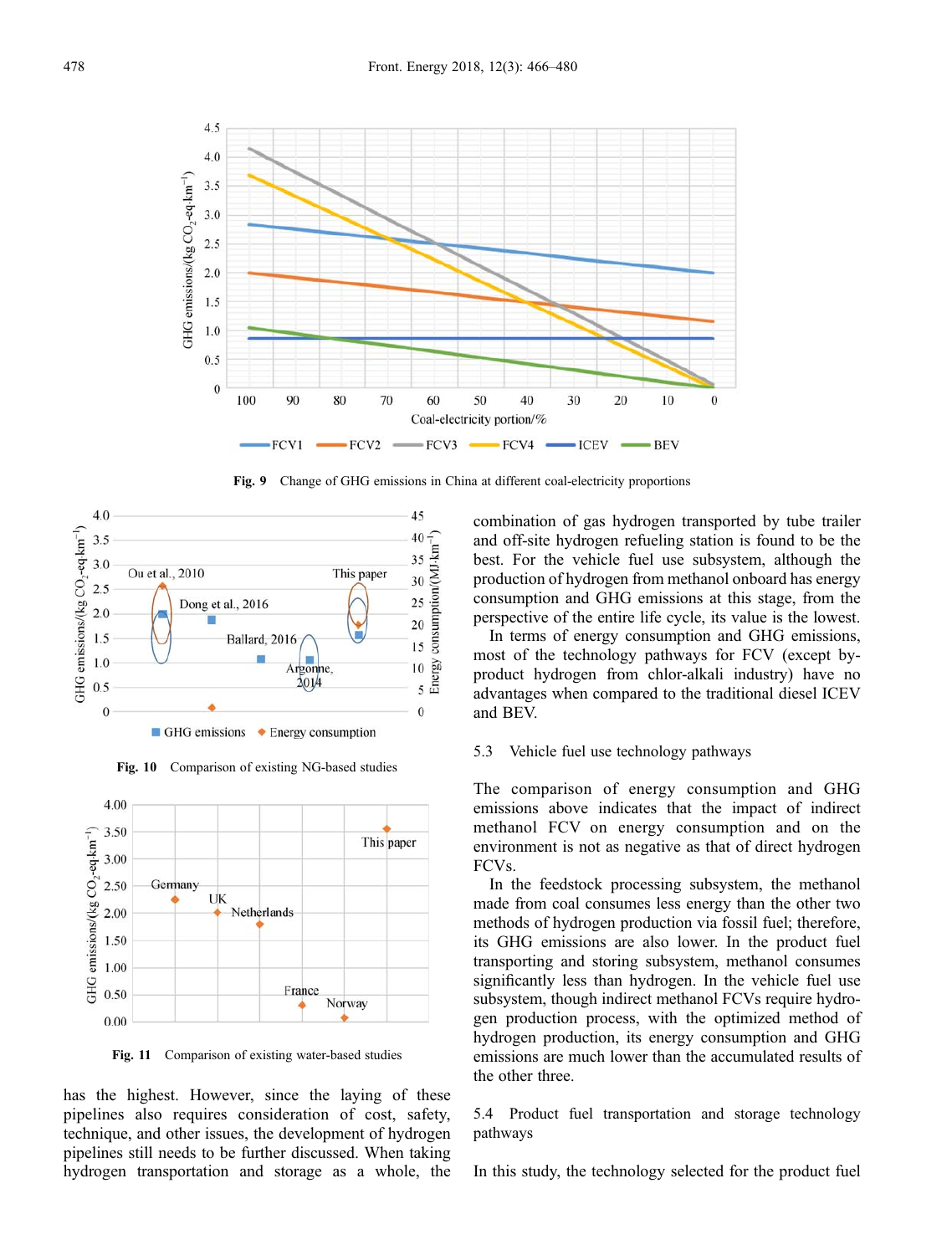<span id="page-13-0"></span>storing subsystem is strongly related to the feedstock processing subsystem and the product fuel transporting subsystem. As such, the product fuel transporting subsystem will be discussed in combination with the product fuel storing subsystem.

For an off-site hydrogen refueling station: in terms of the comparison of energy consumption and GHG emissions between different technologies, when hydrogen is transported in its liquid or gas state by pipeline, the corresponding refueling station needs to compress it in two stages, and this compression process consumes a large amount of electricity. It is true that the process of hydrogen transportation by pipeline consumes less energy and emits less GHG compared with the other two transportation methods, but when the transportation and storage are seen as a whole, the combination of GH2 transported by pipeline and HRS with two-stage compression has the highest energy consumption and GHG emissions. So, in the end, the combination of GH2 transported by tube trailer and off-site HRS with one-stage compression gives the lowest result.

For off-site HRS and on-site HRS: the hydrogen from off-site HRS is made centrally at a plant and transported to the refueling station, whereas the hydrogen from on-site HRS is made at a refueling station and stored locally without transportation. On-site HRS is better than off-site HRS if only the energy and environmental impacts are considered, because under the assumptions made in this study, the two types of hydrogen production consume the same energy and emit equal amounts of GHG.

5.5 Feedstock processing technology pathways

For the hydrogen produced centrally at a plant, it can be observed that the water electrolysis has the highest energy consumption requirements and GHG emissions. The reason for this is that most of the power in China is generated by thermal electricity stations, which have a high energy consumption and low efficiency. The hydrogen made from water has more energy consumption and GHG emissions than that made from fossil fuels. The energy consumption and GHG emissions of by-product hydrogen from the chlor-alkali industry are the lowest, since the hydrogen is a by-product of the alkali and chlorine, whose energy consumption and GHG emissions are only one part of the entire process.

# 6 Conclusions and policy implications

This paper focuses on the energy consumption and GHG emissions of FCVs and analyzes 19 hydrogen technology pathways, showing that based on the current state of the technology, there is no compelling reason for China to develop FCVs, since in actual fact it will bring higher energy consumption and GHG emissions.

In a certain period of time, hydrogen will still be produced mainly from fossil fuels, during the production process of which the acquisition of by-products (such as tar, naphtha, etc.) will share energy consumption and carbon emissions. Therefore, in addition to improving the technical level to decrease the overall energy consumption, it is also advisable to develop such technology to acquire by-product. Water electrolysis is relatively mature since it has been applied in some of hydrogen refueling stations in China. Still, its energy consumption and GHG emissions depend on the grid mix; therefore, it is imperative that the grid mix of China be improved. Besides, transporting hydrogen by pipeline is the best way in the fuel transport subsystem; therefore, it is advised for the government to plan ahead to promote the laying of hydrogen transportation pipelines considering the future development of FCVs. In summary, if FCVs are to be developed in China, the issues of hydrogen production, hydrogen storage, and hydrogen consumption for FCVs must first be overcome. The development of FCVs in China still has a long way to go.

Acknowledgements This work was supported by the National Natural Science Foundation of China (Grant Nos. 71403142, 71774100, and 71690241) and Young Elite Scientists Sponsorship Program by CAST (YESS20160140).

# References

- 1. Hardman S, Chandan A, Shiu E, Steinberger-Wilckens R. Consumer attitudes to fuel cell vehicles post trial in the United Kingdom. International Journal of Hydrogen Energy, 2016, 41(15): 6171– 6179
- 2. Campanari S, Manzolini G, Garcia de la Iglesia F. Energy analysis of electric vehicles using batteries or fuel cells through well-towheel driving cycle simulations. Journal of Power Sources, 2009, 186(2): 464–477
- 3. Schafer A, Heywood J B, Weiss M A. Future fuel cell and internal combustion engine automobile technologies: a 25-year life cycle and fleet impact assessment. Energy, 2006, 31(12): 2064–2087
- 4. Ekdunge P, Raberg M. The fuel cell vehicle analysis of energy use, emissions and cost. International Journal of Hydrogen Energy, 1998, 23(5): 381–385
- 5. Wang M. Fuel choices for fuel-cell vehicles: well-to-wheels energy and emission impacts. Journal of Power Sources, 2002, 112(1): 307–321
- 6. Paster M D, Ahluwalia R K, Berry G, et al. Hydrogen storage technology options for fuel cell vehicles: well-to-wheel costs, energy efficiencies, and greenhouse gas emissions. Fuel and Energy Abstracts, 2011, 36(22): 14534–14551
- 7. Felgenhauer M F, Pellow M A, Benson S M, Hamacher T. Economic and environmental prospects of battery and fuel cell vehicles for the energy transition in German communities. Energy Procedia, 2016, 99: 380–391